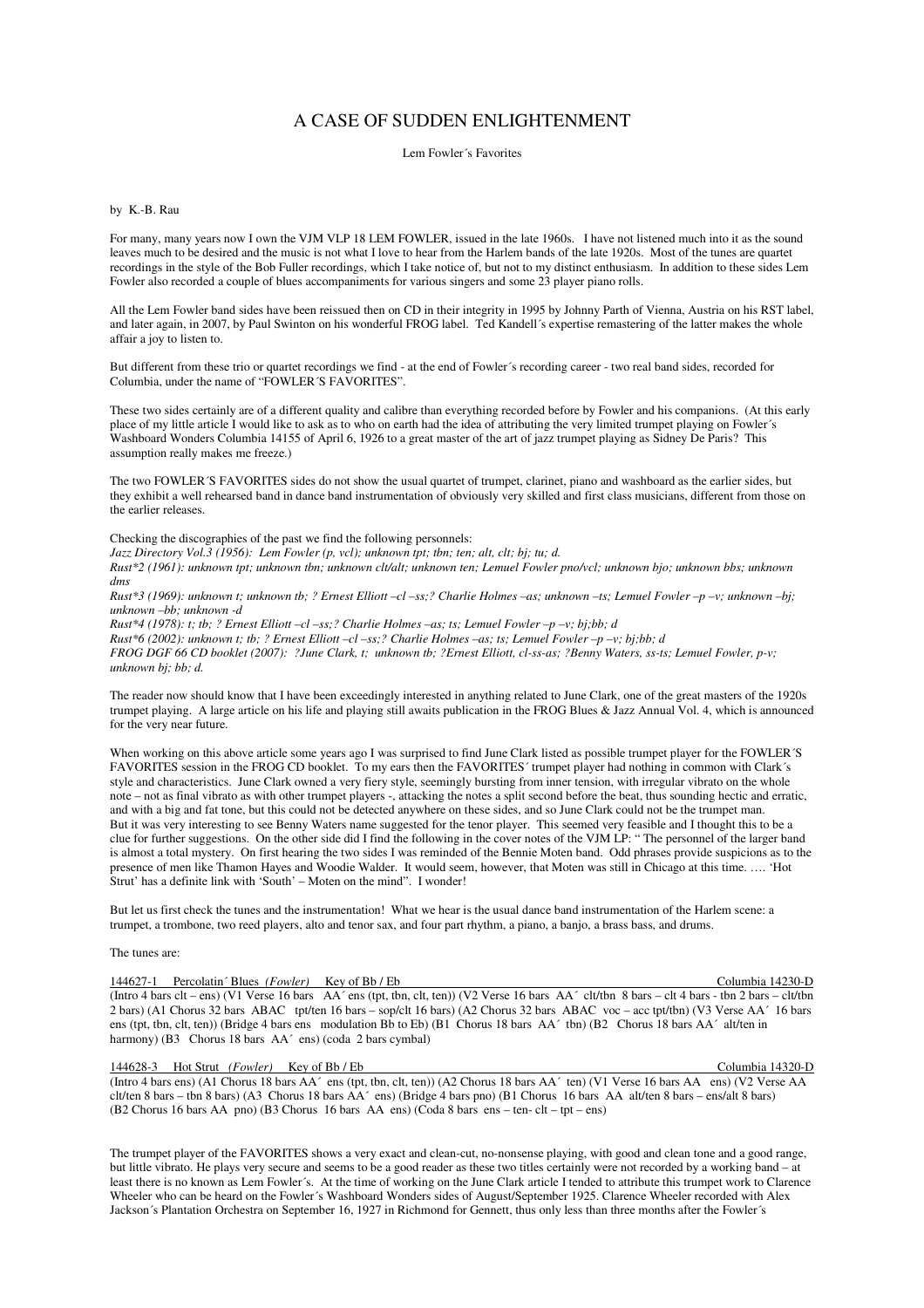Favorites session. He certainly would have been capable to lead the FOWLER´S FAVORITES through the arrangements. As an alternate possibility I noted Leonard "Ham" Davis in my files, taking into account the very clear, strong and legitimate style of this player. Only the rather thin – or subdued – tone made me wonder and this would not fit to Davis´ style of performance (compare Eddie´s Hot Shots, February 8, 1929!).

On trombone we hear a musician with a rather shallow growl tone – not as voluminous and deep as Nanton´s or Irvis´ – and a nearly motionless expression and phrasing on the first title, whereas very agile and technically profound on the second title, yet here playing without mute, but with good range and speed, although fluffing a note.

Although Rust has three reed players in his editions from \*3 on there certainly are only two of them, just as you might expect: an alto player who obviously doubles on clarinet, and a tenor player who doubles on soprano. There might even be the possibility that in the second half of chorus A1 of "Percolatin' Blues" the clarinet is played by the tenorist and the soprano played by the altoist! Be that as it may, the altoist is a hell of a reed player, very advanced – more so on alto than on clarinet, and it is unbelievable that Rust listed so limited a player as Ernest Elliott as clarinettist. As I see it did Rust find himself in a dilemma when he became aware that the altoist was much too good to be Elliott, and so he had to invent a third reed player – on alto – and gave him the name of Charlie Holmes, obviously of stylistic reasons. Only that Charlie Holmes moved to New York (together with Harry Carney) in early 1927 – at about the time of this session - and it is to be questioned whether he would have been engaged for a recording session at that early stage of his career – the more so for only one half-chorus. (His earliest documented recording being with Oliver´s Dixie Syncopators in November 1928 - his questioned participation with James P. Johnson´s Orchestra of June 1928 seems to be unfounded.) At no place of these two sides can you hear clarinet and alto played simultaneously, which certainly is further proof that both reeds are played by one player.

The tenorist certainly is remarkable a player as is the altoist. And it is understandable that the author of the FROG CD-booklet assumed him to be Benny Waters. But this player here is a lot smoother and more swinging than Waters in his early years, and there is ample reason to suggest that this man is a "western" player. (When thinking of other jazz tenor players in Harlem of the time it is interesting to note that there were not many distinct tenorists - apart from Hawkins, Prince Robinson, Benny Waters and a small couple of others fewer than might be expected!)

On piano – and on vocal – we certainly hear Mr. Lem Fowler himself, he very probably hailing from the mid-west, judging from his piano style. (The FROG CD-booklet offers a couple of details known of his life that shall not be repeated here.)

In the rhythm section we hear a capable banjo player, a remarkably capable tuba player, and a drummer playing the traps that were allowed him to play in this early state of recording technology – Andrew Hilaire of J.R. Morton's Red Hot Peppers already used the bass drum clearly on the Victor recordings of half a year earlier.

These then are the players heard, not in any way those as listed in the discographies above! The most consistent name found in the discos is Ernest Elliott, and I have to report that after compiling a listing of all his recordings and non-recordings – yet listed in the discos to encompass him – I have found him not to be present on these sides. But then: who were these capable and impressive players?

And then I happened to experience a sudden enlightenment!

The cardinal point of my recognition was the trombone player. This one-dimensional growl playing I knew from George Washington, trombonist with the Charlie Johnson band of 1928/9 (see may articles on Charlie Johnson in N&N57 and N&N63), and later the Mills Blue Rhythm Band and Louis Armstrong´s Orchestra of the late 30s and early 40s. On Ch. Johnson´s "Harlem Drag" a very similar growl solo by Washington can be heard, and – as I have attempted to show in N&N60 – he can also be heard on a couple of Clarence Williams items of late 1929 – obviously borrowed from the Ch. Johnson band. This player certainly can be heard on these two Fowler´s Favorites sides!

My second acknowledgement was that there weren´t so many tenor saxophonists in Harlem at that time playing "western" style – as said above. Checking through the few names known I came to Mr. Happy Caldwell – he coming from the Chicago jazz scene of the early twenties and thus playing in a swinging western style, to be heard with Thomas Morris´ Seven Hot Babies – not Elliott here! – and Eddie Condon's Hot Shots, as well as possibly shown in my article on the Georgia Strutters in N&N73.

In L. Wright´s article on Caldwell – "Happy Horn" in Storyville 99 – Happy recalls: "*One of the bands I worked with in New York was Arthur Gibbs – that would be around 1927, or maybe 1926. I´ve played so many places … night clubs and cabarets, that I just can´t remember. I know we made records with Arthur Gibbs, that was in the Victor (sic!) studio downtown. We had Leonard Davis on trumpet, Gene Mikell and myself were the reeds, we had to double on clarinet and soprano sax. George Washington was the trombone player… Bob Bennett (sic!) on guitar and … Billy Taylor, that´s the father of Billy Taylor, on bass and tuba and Sammy Hodges on drums. He was no relation of Johnny or of Tommy. We also worked the Savoy, and the guys had made records before I joined them."* 

With these two distinct players in mind I remembered a very interesting photo in Timme Rosenkrantz´s beautiful book "Is This To Be My Souvenir?" of the Arthur Gibbs band of 1927/8, a band which is not commonly known, but which played the Savoy and Arcadia ballrooms in New York mid 1927 to mid 1928. (A different photo of this elusive band can be found in "thereisjazzbeforetrane.blogspot.de) Washington and Caldwell both were members of that band. This band´s trumpet player then was Leonard 'Ham' Davis, a musician I had earlier assumed to be a candidate for the trumpet player (see above) on the Fowler sides. 'Ham' Davis can also be heard majestically on the Condon´s Hot Shots sides, and with the Charlie Johnson band (also with Jackson´s Southern Serenaders, a Ch. Johnson pseudonym). On this photo Davis shows a cornet, not a trumpet, as his instrument, and this might be a hint as to his rather thin tone on the Fowler sides. His tone is much more voluminous on the Condon´s Hot Shots and the Charlie Johnson sides, where he plays a trumpet!

Having now found three musicians that were in an appropriate class as those heard on the Fowler sides – and who could very well be the musicians searched for – it became urgent to see who the clarinettist/altoist could be. As it was often the case with musicians of the Harlem scene who had contracts with recording companies, but no steady band, did they hire parts of other bands or even complete units to use them for recording under their own name. So it was necessary to check if one of the two reedmen on the photo – Edgar Sampson and Eugene Mikell – could be our altoist.

Eugene Mikell certainly is a very well known name in early big bands of the Harlem scene, but he is not distinctly known as a soloist or improviser. He seems to have been more a reliable section man, not so much of a soloist, and in his reminiscences in the Storyville yearbook 1998/9 he only talks about others plying the solos. I myself would get into trouble to tell the reader where Mikell could be heard soloing, except for the baritone parts on the Joe Steele Orchestra sides! But following Happy Caldwell´s report above he very probably is the clarinet/alto player here on the Fowler's Favorites sides, and it is really astonishing how he handles the clarinet part and – even more so – the